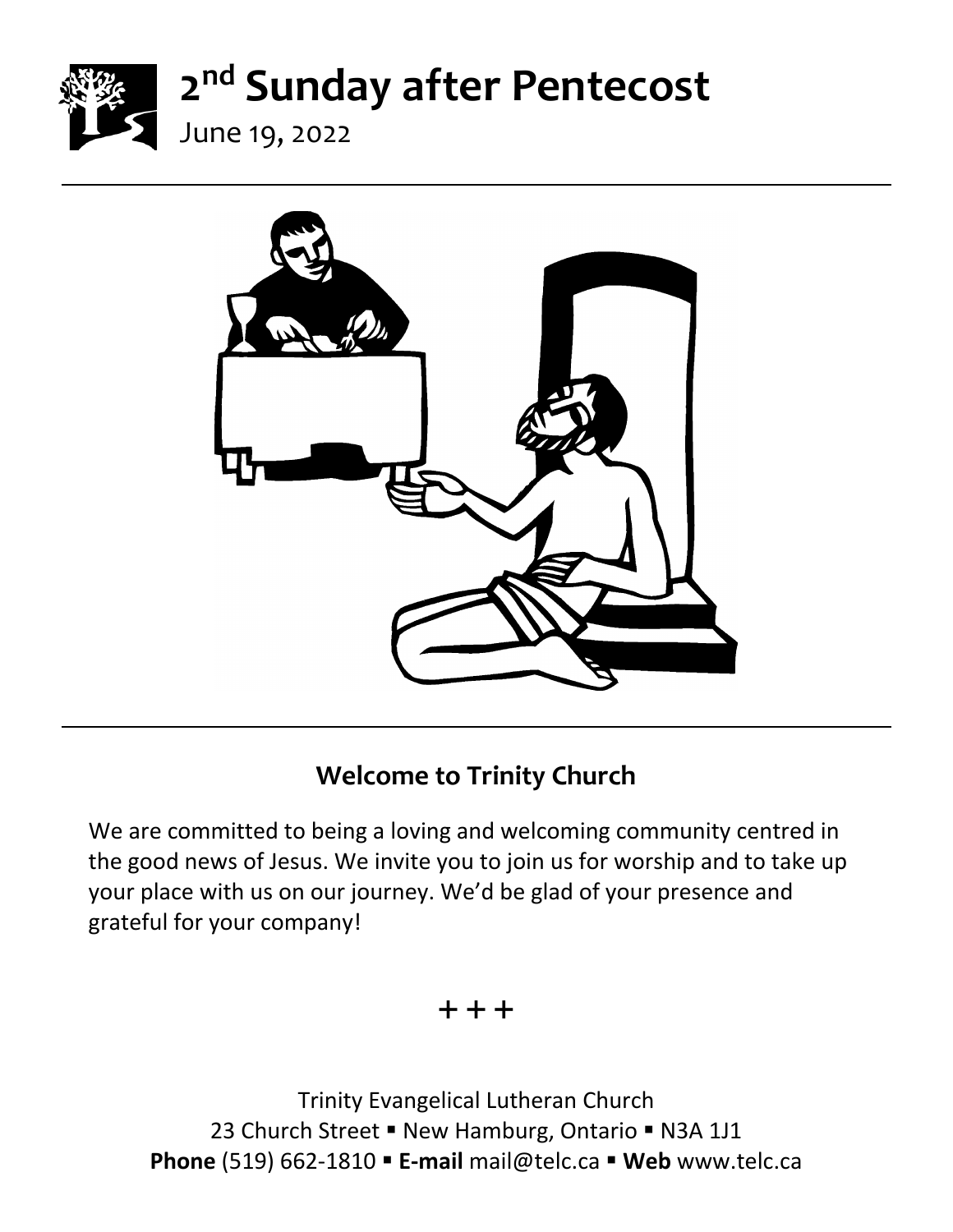# **Trinity Community Worship + 9:30 am**

| Gathering                     |                                           |
|-------------------------------|-------------------------------------------|
|                               | Prelude Aria - Flor Peeters               |
| <b>Greeting &amp; Welcome</b> |                                           |
| <b>Gathering Song</b>         | Rise, Shine, You People!, page 4          |
| Prayer of the Day             |                                           |
| Word                          |                                           |
| <b>First Reading</b>          | Isaiah $65:1-9$ , page 4                  |
| Second Reading                | Galatians 3:23-29, page 6                 |
| <b>Gospel Acclamation</b>     | page 6                                    |
| Gospel                        | Luke 16:19-31, page 7                     |
| Sermon                        |                                           |
| Hymn of the Day               | <b>Praise the One, page 8</b>             |
| Prayers of Intercession       | page 9                                    |
| Peace                         |                                           |
| Meal                          |                                           |
| <b>Offertory Music</b>        | Madrigal – Louis Vierne                   |
| <b>Offertory Prayer</b>       |                                           |
| <b>Great Thanksgiving</b>     | The Lord be with you, page 11             |
|                               | Holy, Holy, Holy, page 11                 |
| Lord's Prayer                 | page 12                                   |
| Invitation                    | All are invited. All are welcome.         |
|                               | <b>Thanks be to God.</b>                  |
| <b>Communion Song</b>         | One Bread, One Body, page 13              |
| <b>Prayer after Communion</b> |                                           |
| Sending                       |                                           |
| <b>Blessing</b>               |                                           |
| <b>Sending Song</b>           | God of Tempest, God of Whirlwind, page 14 |
| Dismissal                     | Go in peace. Tell what God has done.      |

**Thanks be to God.**

Postlude Allegro – *Herman Schroeder*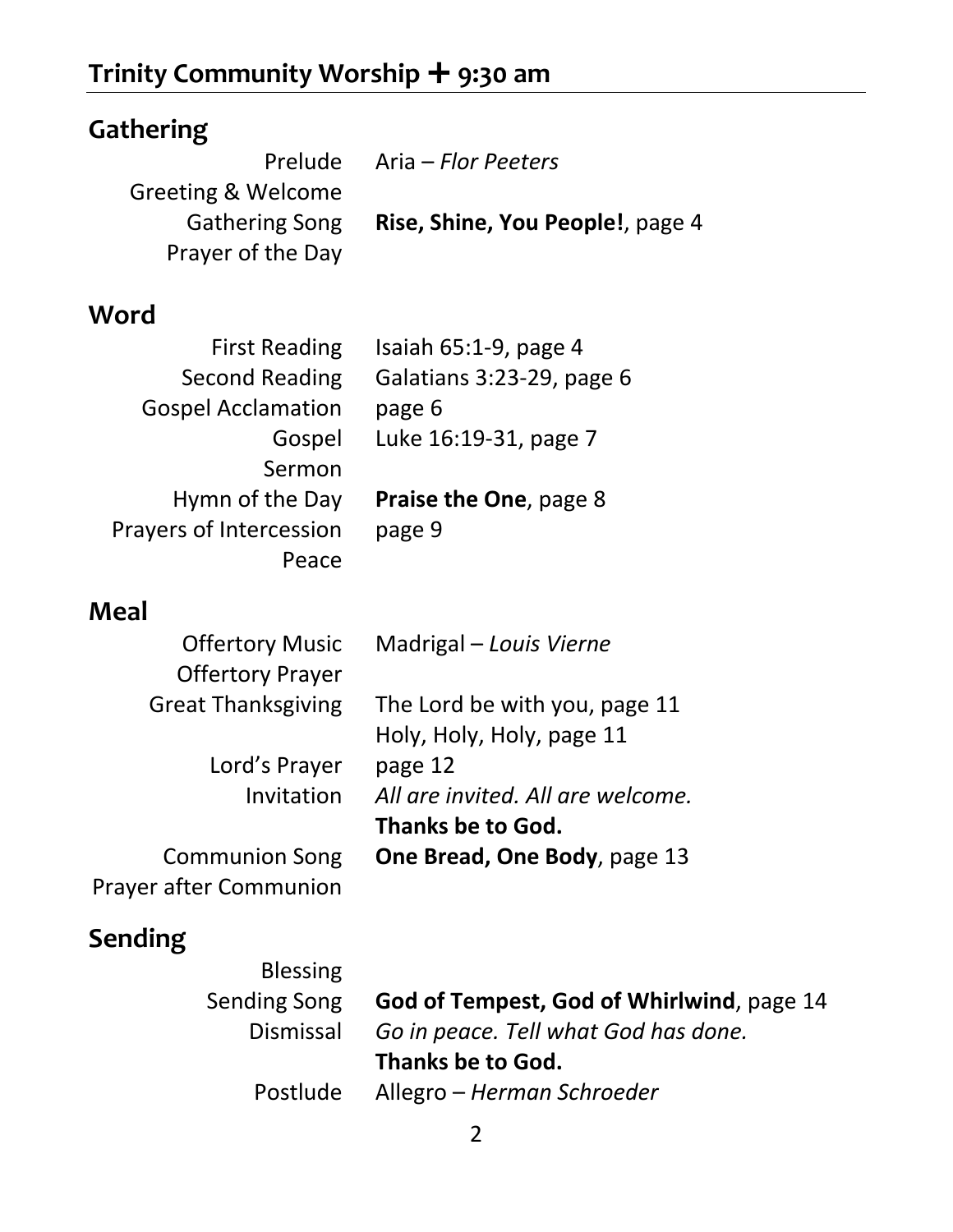# **Serving Today**

| Rev. Tanya Varner                |
|----------------------------------|
| Lynn Thompson                    |
| <b>Brian Racho</b>               |
| Rev. James Brown, Keith Thompson |
| Matt Brubacher                   |
|                                  |

*We acknowledge that we gather for worship on the traditional territories of the Neutral, Anishinaabe, Haudenosaunee, and Mississauga peoples.*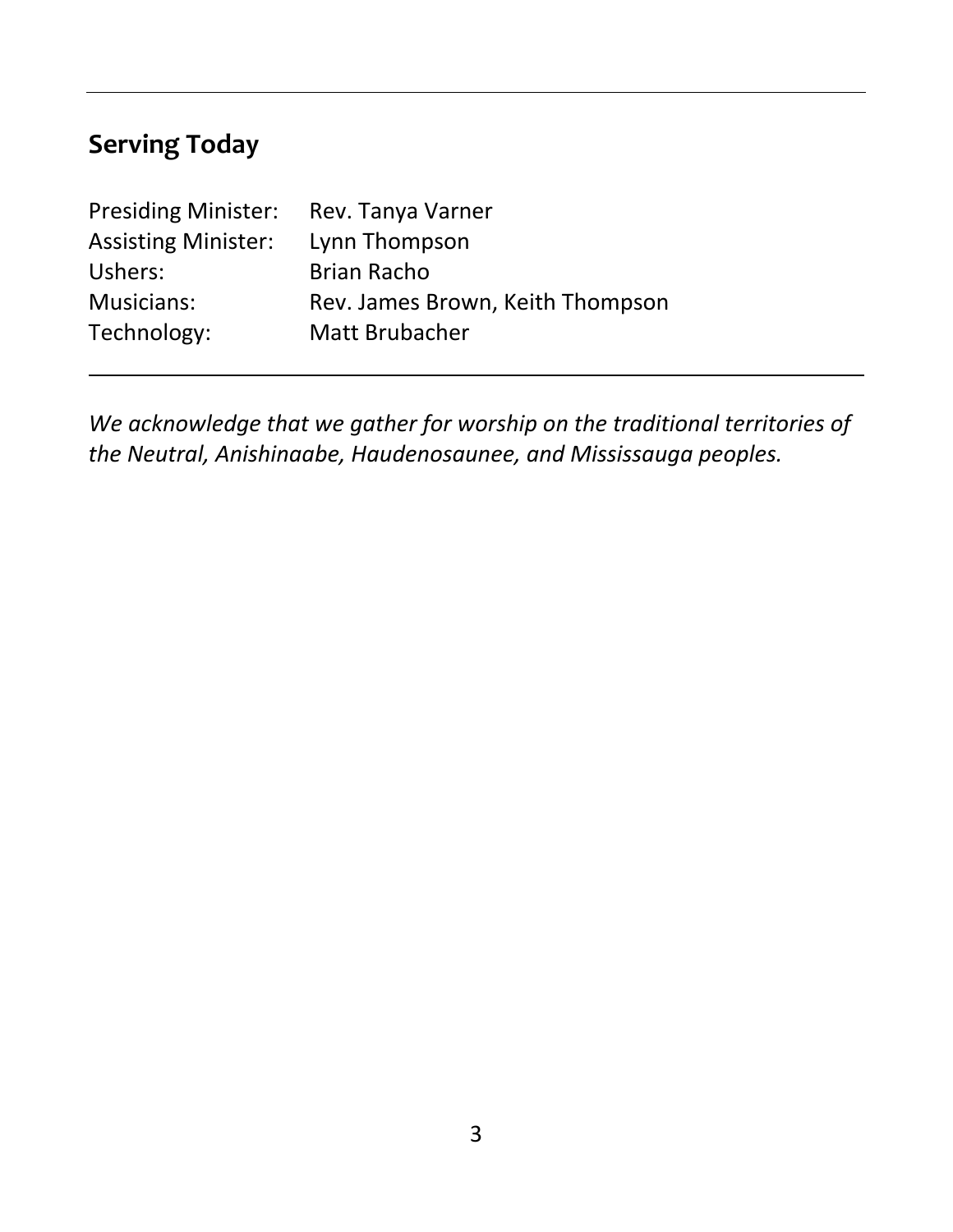**Gathering Song**.............................................Rise, Shine, You People



**First Reading**................................................................. Isaiah 65:1-9

<sup>1</sup>l was ready to be sought out by those who did not ask,

to be found by those who did not seek me.

I said, "Here I am, here I am,"

to a nation that did not call on my name.

2 I held out my hands all day long

to a rebellious people,

who walk in a way that is not good,

following their own devices;

 $3a$  people who provoke me

to my face continually,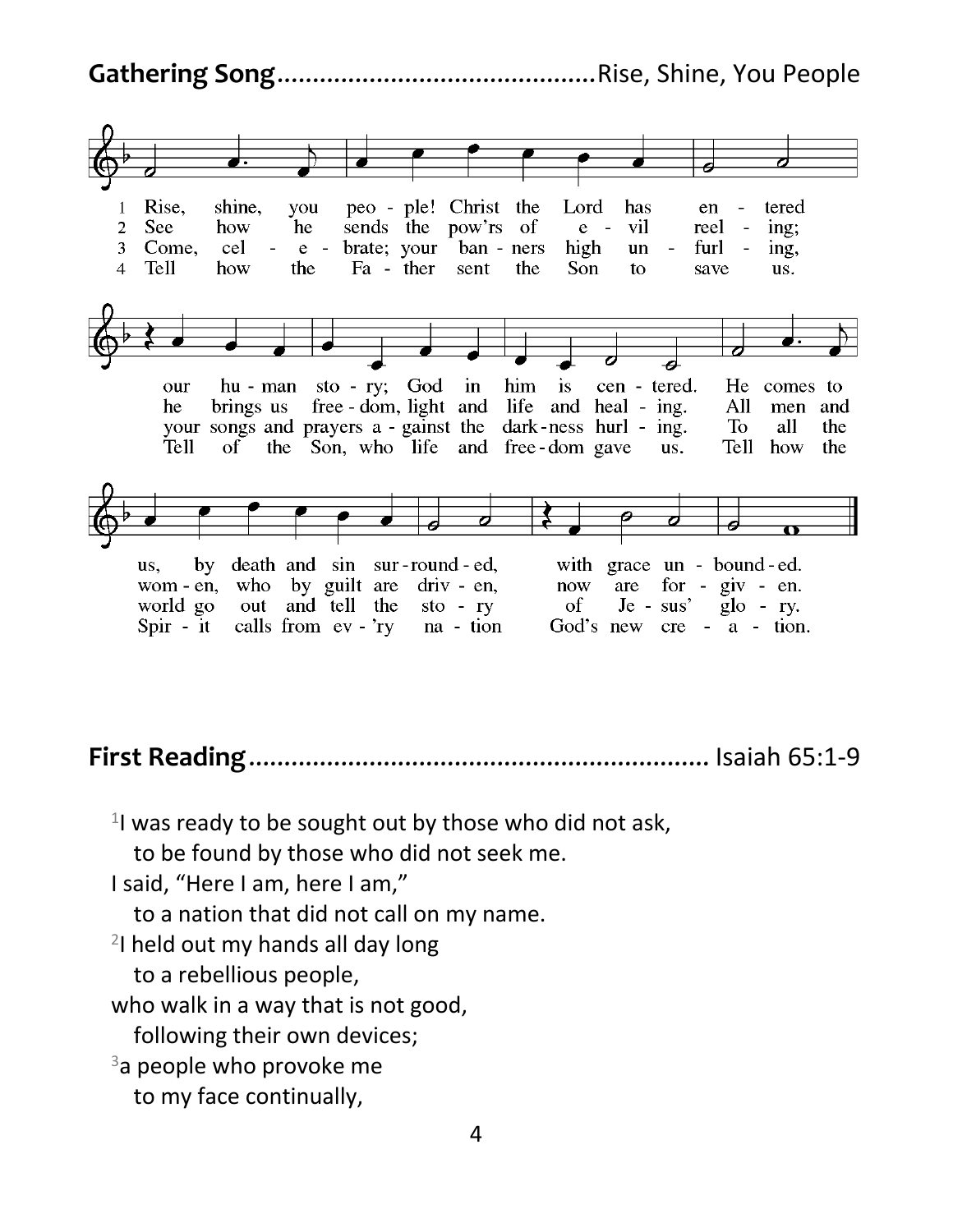sacrificing in gardens

and offering incense on bricks;

<sup>4</sup>who sit inside tombs,

and spend the night in secret places;

who eat swine's flesh,

with broth of abominable things in their vessels;

<sup>5</sup>who say, "Keep to yourself,

do not come near me, for I am too holy for you."

These are a smoke in my nostrils,

a fire that burns all day long.

 $6$ See, it is written before me:

I will not keep silent, but I will repay;

I will indeed repay into their laps

 $7$ their iniquities and their ancestors' iniquities together, says the LORD;

because they offered incense on the mountains

and reviled me on the hills,

I will measure into their laps

full payment for their actions.

<sup>8</sup>Thus says the LORD:

As the wine is found in the cluster,

and they say, "Do not destroy it,

for there is a blessing in it,"

so I will do for my servants' sake,

and not destroy them all.

<sup>9</sup>I will bring forth descendants from Jacob,

and from Judah inheritors of my mountains;

my chosen shall inherit it,

and my servants shall settle there.

Word of God, word of life. **Thanks be to God.**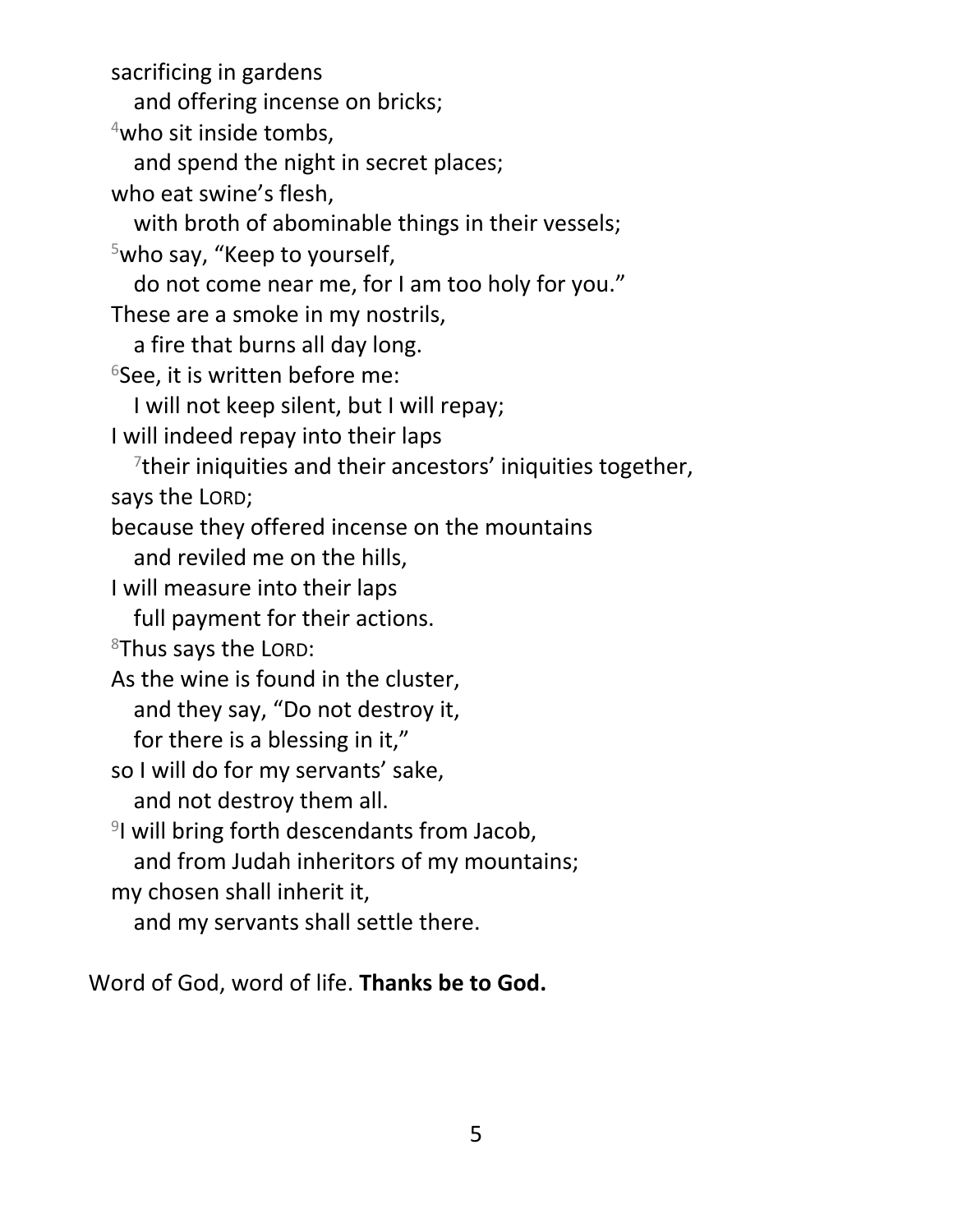$23$ Now before faith came, we were imprisoned and guarded under the law until faith would be revealed. <sup>24</sup>Therefore the law was our disciplinarian until Christ came, so that we might be justified by faith.  $25$  But now that faith has come, we are no longer subject to a disciplinarian, <sup>26</sup>for in Christ Jesus you are all children of God through faith. <sup>27</sup>As many of you as were baptized into Christ have clothed yourselves with Christ. <sup>28</sup>There is no longer Jew or Greek, there is no longer slave or free, there is no longer male and female; for all of you are one in Christ Jesus. <sup>29</sup>And if you belong to Christ, then you are Abraham's offspring, heirs according to the promise.

Word of God, word of life. **Thanks be to God.**



#### **Gospel Acclamation**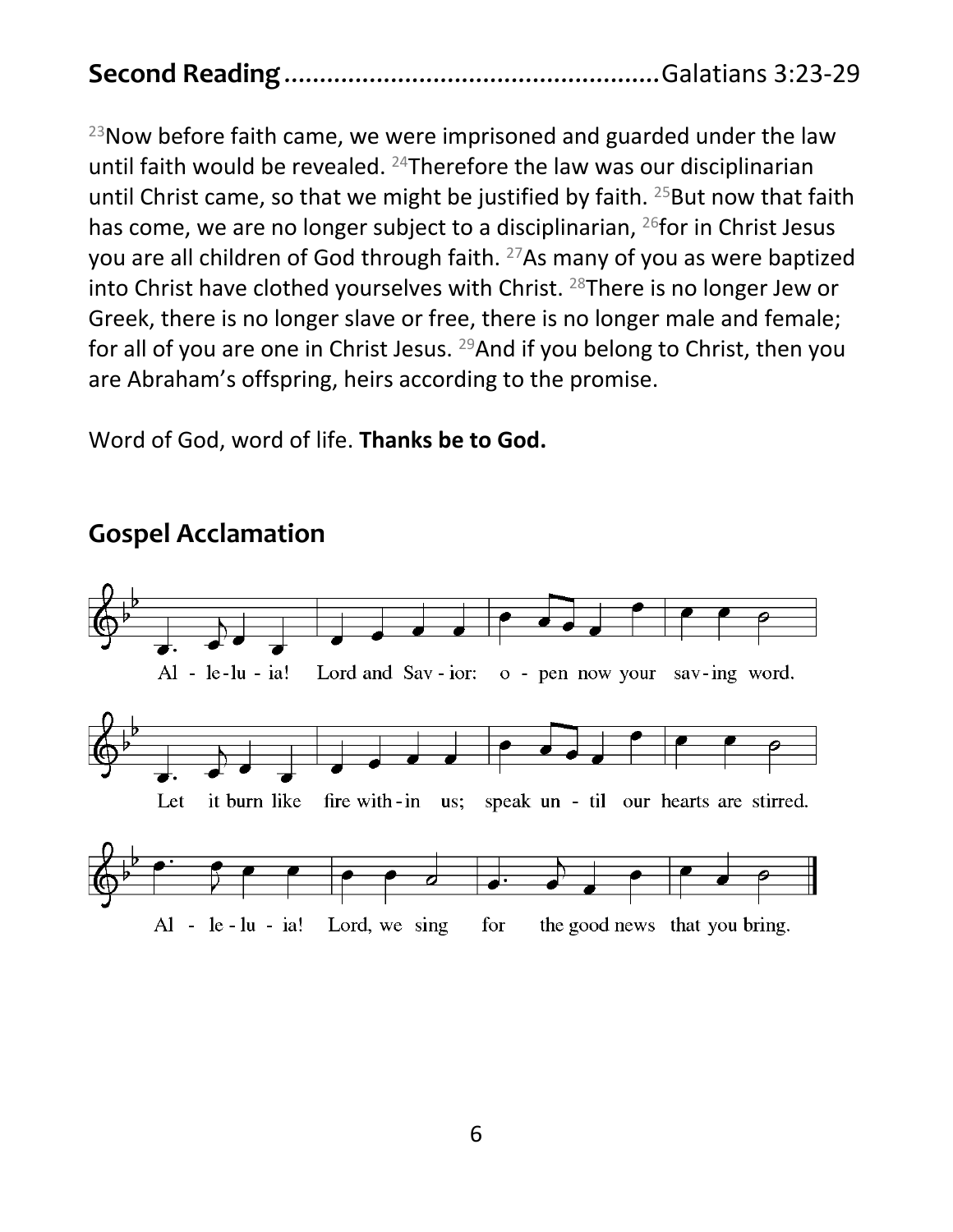|--|--|--|--|

The holy gospel according to Luke. **Glory to you, O Lord.**

 $19$ There was a rich man who was dressed in purple and fine linen and who feasted sumptuously every day. <sup>20</sup>And at his gate lay a poor man named Lazarus, covered with sores,  $21$  who longed to satisfy his hunger with what fell from the rich man's table; even the dogs would come and lick his sores. <sup>22</sup>The poor man died and was carried away by the angels to be with Abraham. The rich man also died and was buried. <sup>23</sup>In Hades, where he was being tormented, he looked up and saw Abraham far away with Lazarus by his side. <sup>24</sup>He called out, 'Father Abraham, have mercy on me, and send Lazarus to dip the tip of his finger in water and cool my tongue; for I am in agony in these flames.<sup>' 25</sup>But Abraham said, 'Child, remember that during your lifetime you received your good things, and Lazarus in like manner evil things; but now he is comforted here, and you are in agony.  $^{26}$ Besides all this, between you and us a great chasm has been fixed, so that those who might want to pass from here to you cannot do so, and no one can cross from there to us.' <sup>27</sup>He said, 'Then, father, I beg you to send him to my father's house  $-$  <sup>28</sup>for I have five brothers  $-$  that he may warn them, so that they will not also come into this place of torment.' <sup>29</sup>Abraham replied, 'They have Moses and the prophets; they should listen to them.' <sup>30</sup>He said, 'No, father Abraham; but if someone goes to them from the dead, they will repent.<sup>'31</sup>He said to him, 'If they do not listen to Moses and the prophets, neither will they be convinced even if someone rises from the dead.'"

The gospel of the Lord. **Praise to you, O Christ.**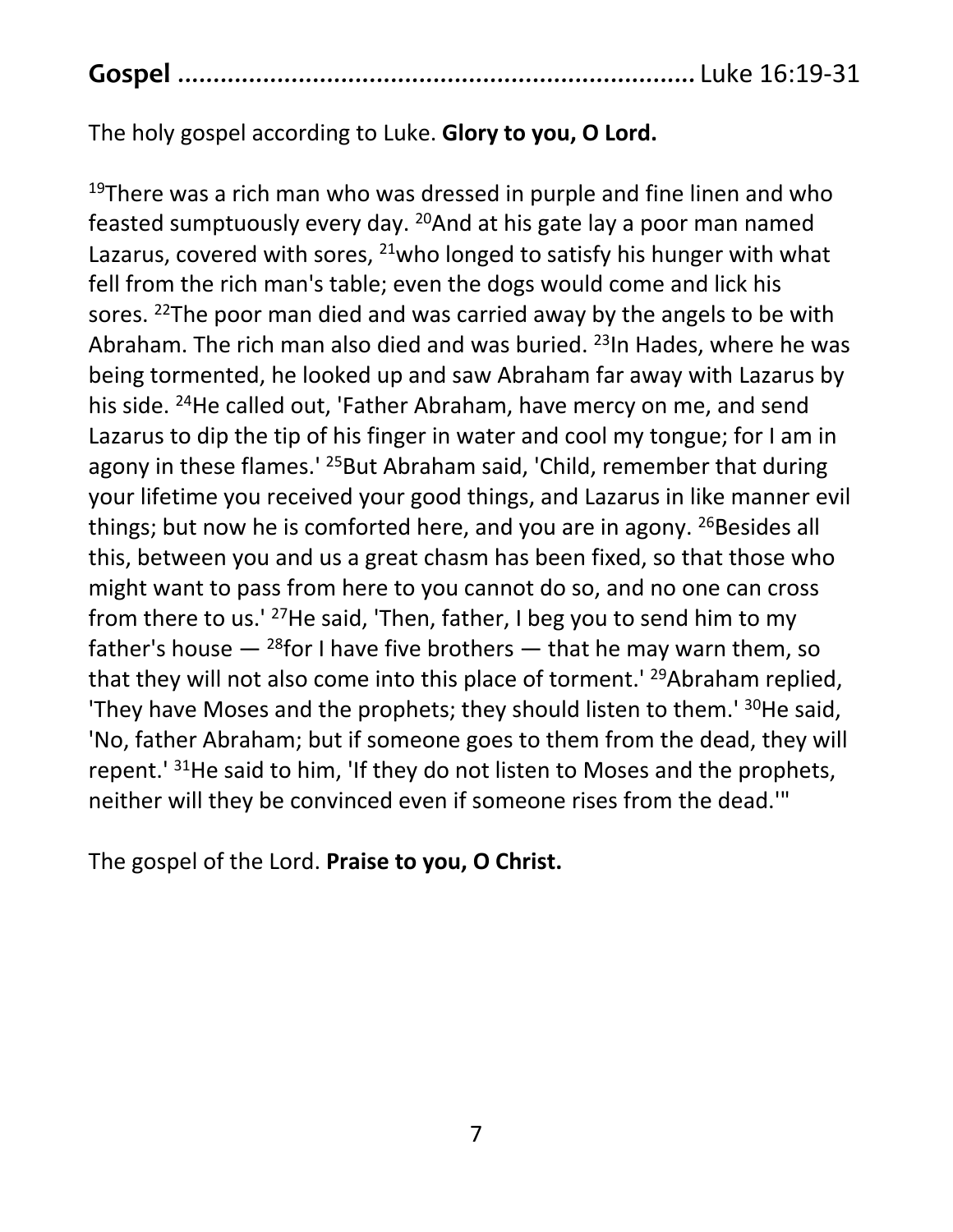#### **Hymn of the Day**.............. Praise the One Who Breaks the Darkness

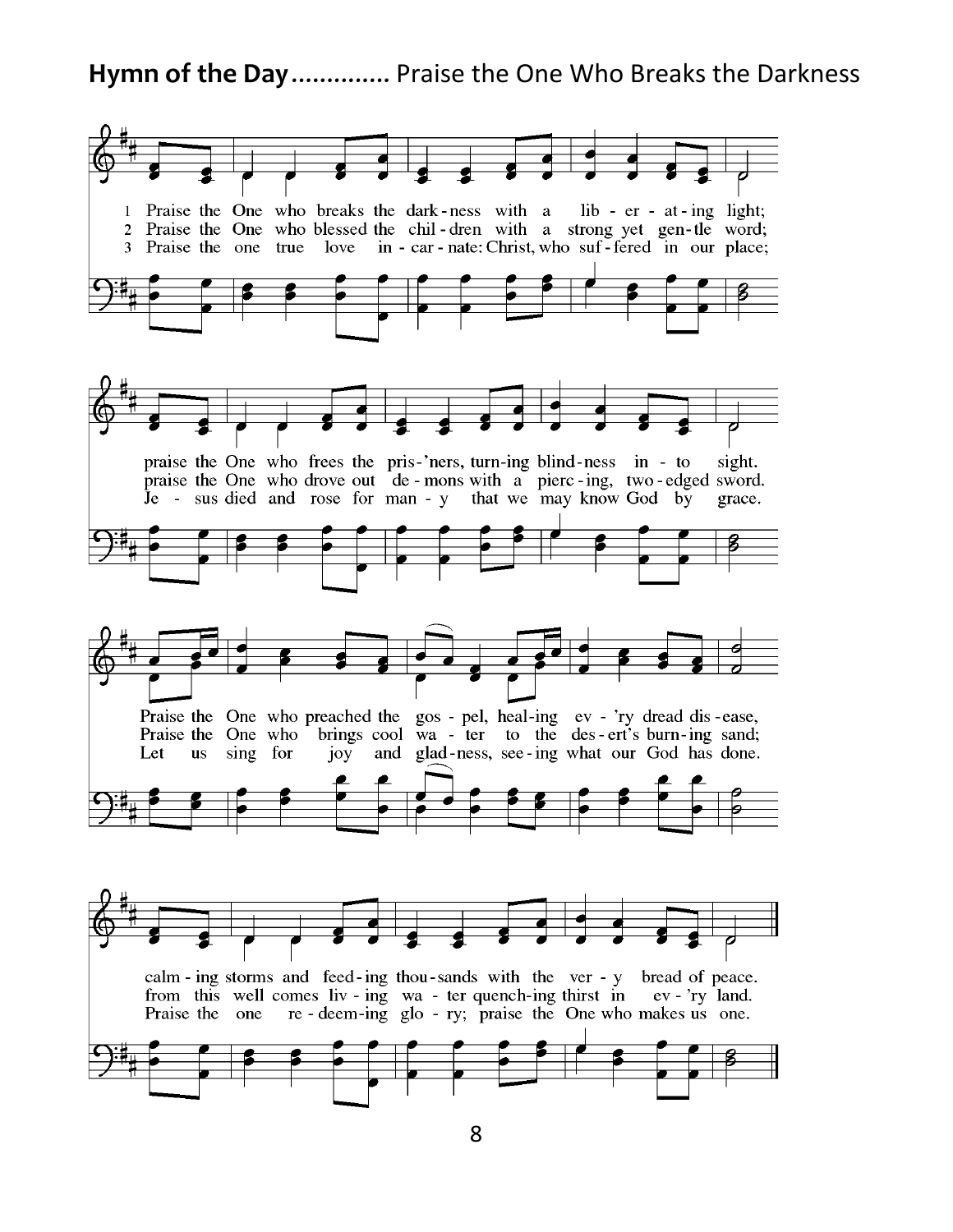### **Prayers of Intercession**

Gathered into one, we pray for creation, the community of believers and the whole world.

#### *Silence is kept for reflection.*

Creator God, we come to you in gratitude for the beauty of this land and all our relatives who call it home. Guide us to be better stewards of the earth. Help us to learn how best to care for lakes, waterways and the rich bounty of trees, fields, berries and all creatures who live among us. We thank you for the First Peoples who cared for this territory and welcomed newcomers to the land.

In faith-filled expectation, **receive our prayer.**

Creator God, we come to you with heavy hearts for those whose laughter has been silenced, for those whose voices have been silenced, for those who will no longer dance or play. We pray for those whose dreams have been taken or dismissed. We confess that we have often looked away and not seen or heard the cries of our Indigenous neighbours. We thank you for the resilience and strength of those who have endured great hardship. In faith-filled expectation, **receive our prayer.**

Creator God, we come to you asking for a sense of your presence in the lives of those whose hearts ache with loneliness and loss. We pray for those who are suffering in mind, body, or spirit. We pray especially for Susan, Paul, Janice, Art, Cliff, Anne, Michelle, Merva, Paula, Dan, Josiah, Winnie, Tim, Doris, Bob, Hans, and those we name aloud or in the silence of our hearts. [a pause] Remind them that your Spirit has made them your children and that they are never far from your glory.

In faith-filled expectation, **receive our prayer.**

Creator God, we come to you with thanksgiving for the reclaiming of lost languages, stories and traditions. We have joyful hearts when First Nations,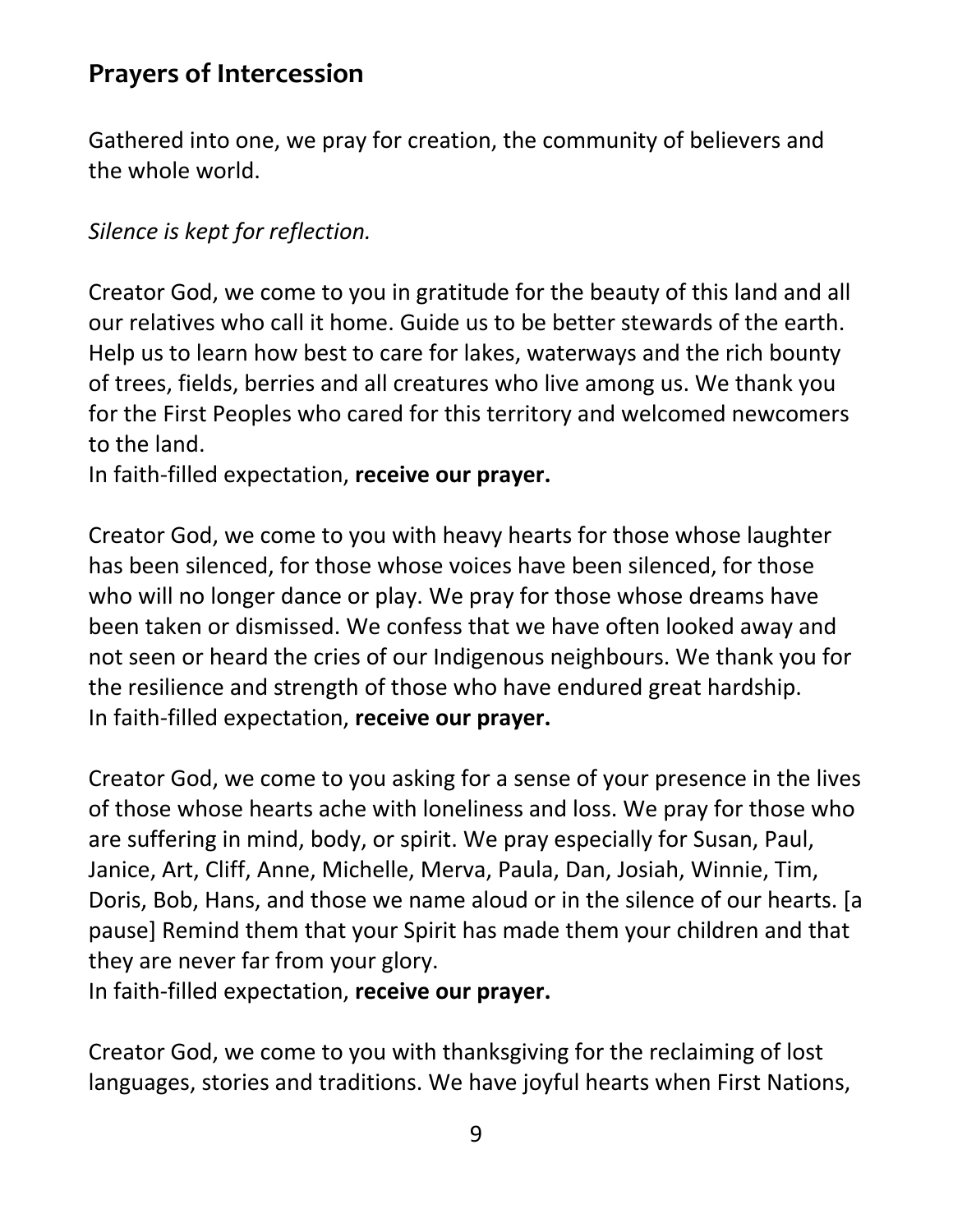Inuit and Métis communities are willing to share their history, teachings and cultural identity with us. We ask for your help to listen carefully and attentively to what our neighbours are saying. We are stronger and wiser for these gifts. We pray in hope for a future that is built on respect, peace and friendship.

In faith-filled expectation, **receive our prayer.**

Creator God, we come to you in humility for the gifts that you have given us. Too often we have been lacking in humility and compassion for brown and black bodies. We have not seen the wounds or listened to the cries of thirst and hunger. Our hardened hearts and minds rest in the comfort of stolen land rather than the compassion of a common humanity. In faith-filled expectation, **receive our prayer.**

Creator God, you know our needs before we ask. Move us to action, send us your healing presence and give us strength for the week ahead. **Amen.**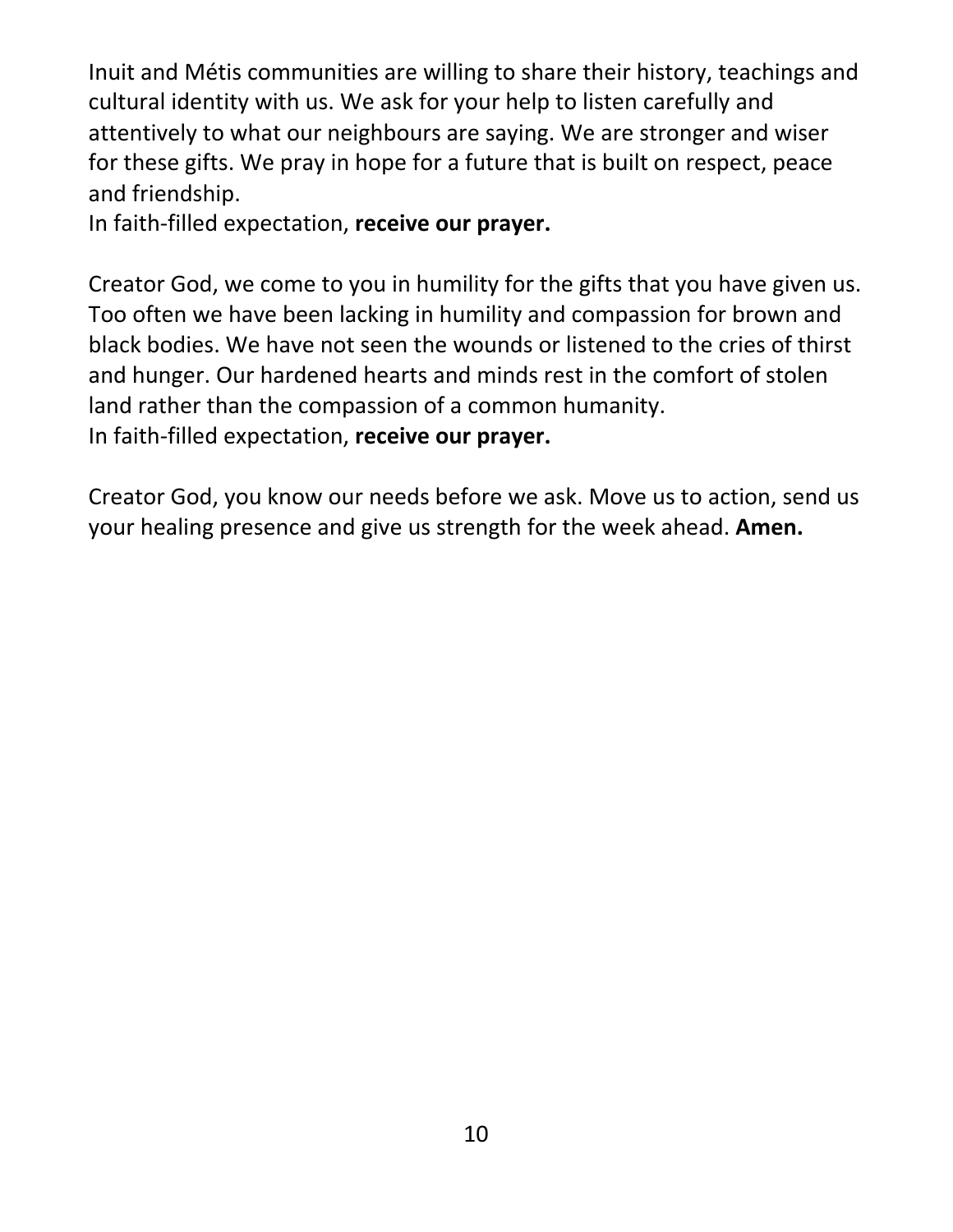### **Dialogue**

The Lord be with you. **And also with you.**

Lift up your hearts. **We lift them to the Lord.**

Let us give thanks to the Lord our God. **It is right to give our thanks and praise.**

## **Holy, Holy, Holy**

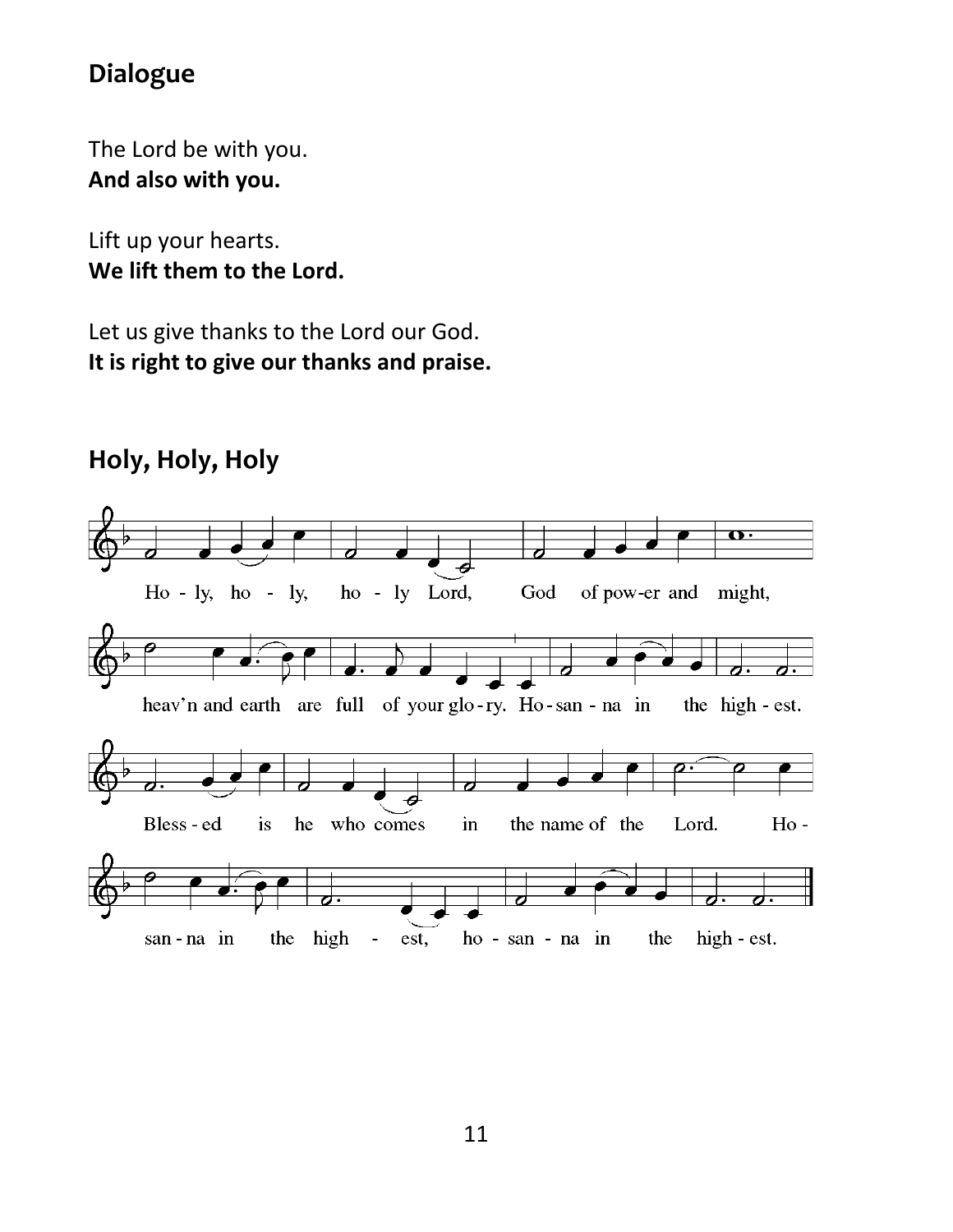### **Lord's Prayer**

Eternal Spirit, Earth-maker, Pain-bearer, Life-giver, Source of all that is and that shall be, Father and Mother of us all, Loving God, in whom is heaven:

The hallowing of your name echo through the universe! The way of your justice be followed by the peoples of the world! Your heavenly will be done by all created beings! Your commonwealth of peace and freedom sustain our hope and come on earth.

With the bread we need for today, feed us. In the hurts we absorb from one another, forgive us. In times of temptation and test, strengthen us From trials too great to endure, spare us. From the grip of all that is evil, free us. For you reign in the glory of the power that is love, now and forever. Amen.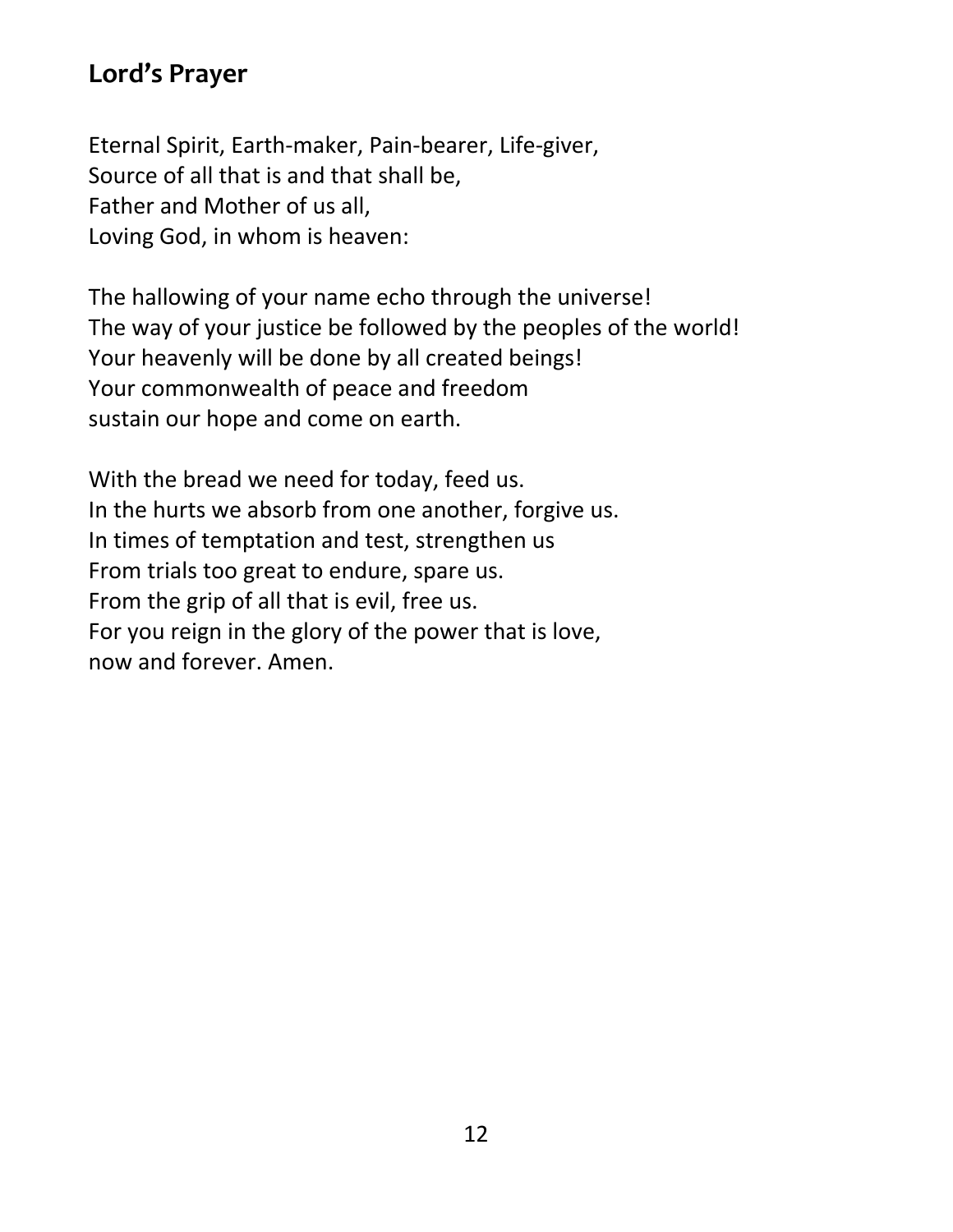#### **Communion Song**........................................... One Bread, One Body

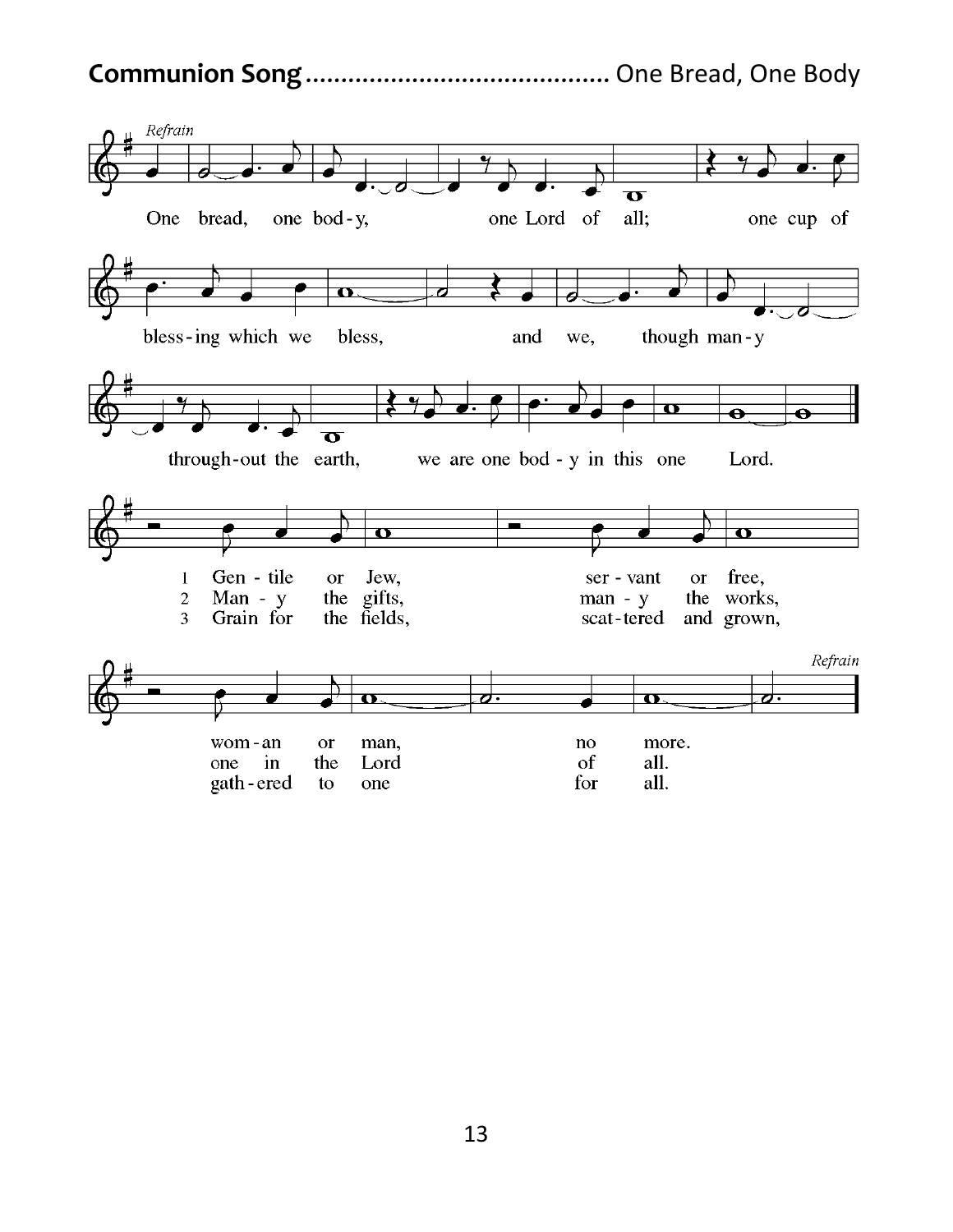**Sending Song**............................Oh, for a Thousand Tongues to Sing



- 5 Look unto him, your Savior own, O fallen human race! Look and be saved through faith alone, be justified by grace!
- 6 To God all glory, praise, and love be now and ever giv'n by saints below and saints above, the church in earth and heav'n.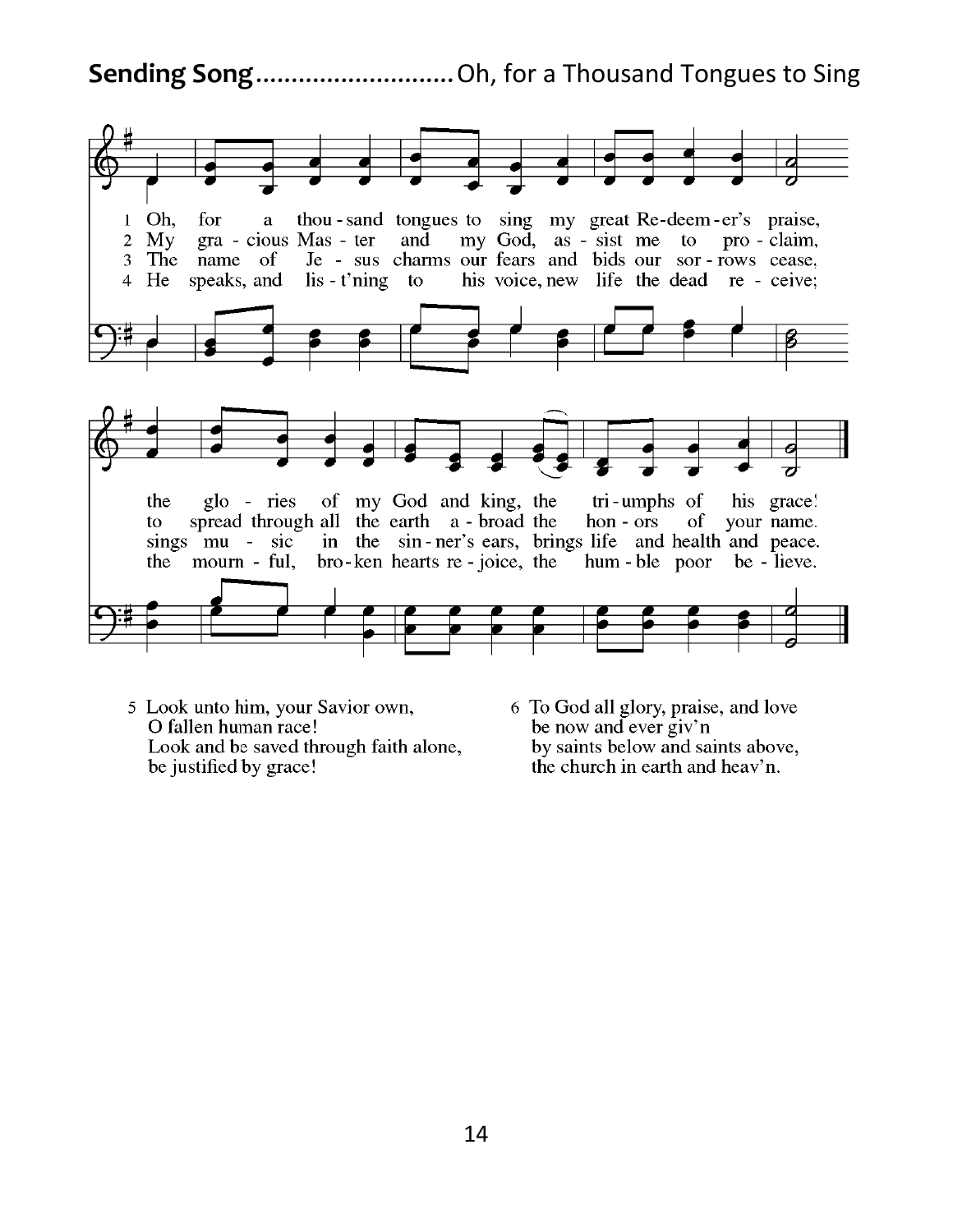## **COVID-19 Precautions for In-Person Worship**

Everyone is required to **wear a mask** for the duration of the worship service. We're **quietly singing** the hymns and songs. During the **sharing of the peace**, please remain in your seat to share a sign of peace with those around you. The **offering will be collected** by an usher. **Holy Communion** will be offered as bread alone: an usher will come to your pew, and you may then proceed down the centre aisle to the pastor; after receiving your wafer, please return to your pew to eat your wafer, removing one side of your mask.

## **Sunday to Sunday**

| $19 -$ Sunday   | $9:30$ am         | Hybrid Worship + Pentecost 2    |
|-----------------|-------------------|---------------------------------|
|                 | $10:30$ am        | In-Person Fellowship (outdoors) |
| $20 -$ Monday   | $10:00$ am        | <b>Monday Morning Meetup</b>    |
|                 | $6:00 \text{ pm}$ | <b>TOPS</b>                     |
| $21 - Tuesday$  | $5:00$ pm         | Karate                          |
|                 | 7:00 pm           | <b>Gentle Readers</b>           |
| $23 - Thursday$ | $9:30$ am         | <b>Music Together</b>           |
| $25 -$ Saturday | $9:15$ am         | <b>Music Together</b>           |
|                 | $7:30$ pm         | $A/A -$ Open Meeting            |
| $26 -$ Sunday   | $9:30$ am         | Hybrid Worship + Pentecost 3    |
|                 | $10:30$ am        | In-Person Fellowship (outdoors) |
|                 |                   |                                 |